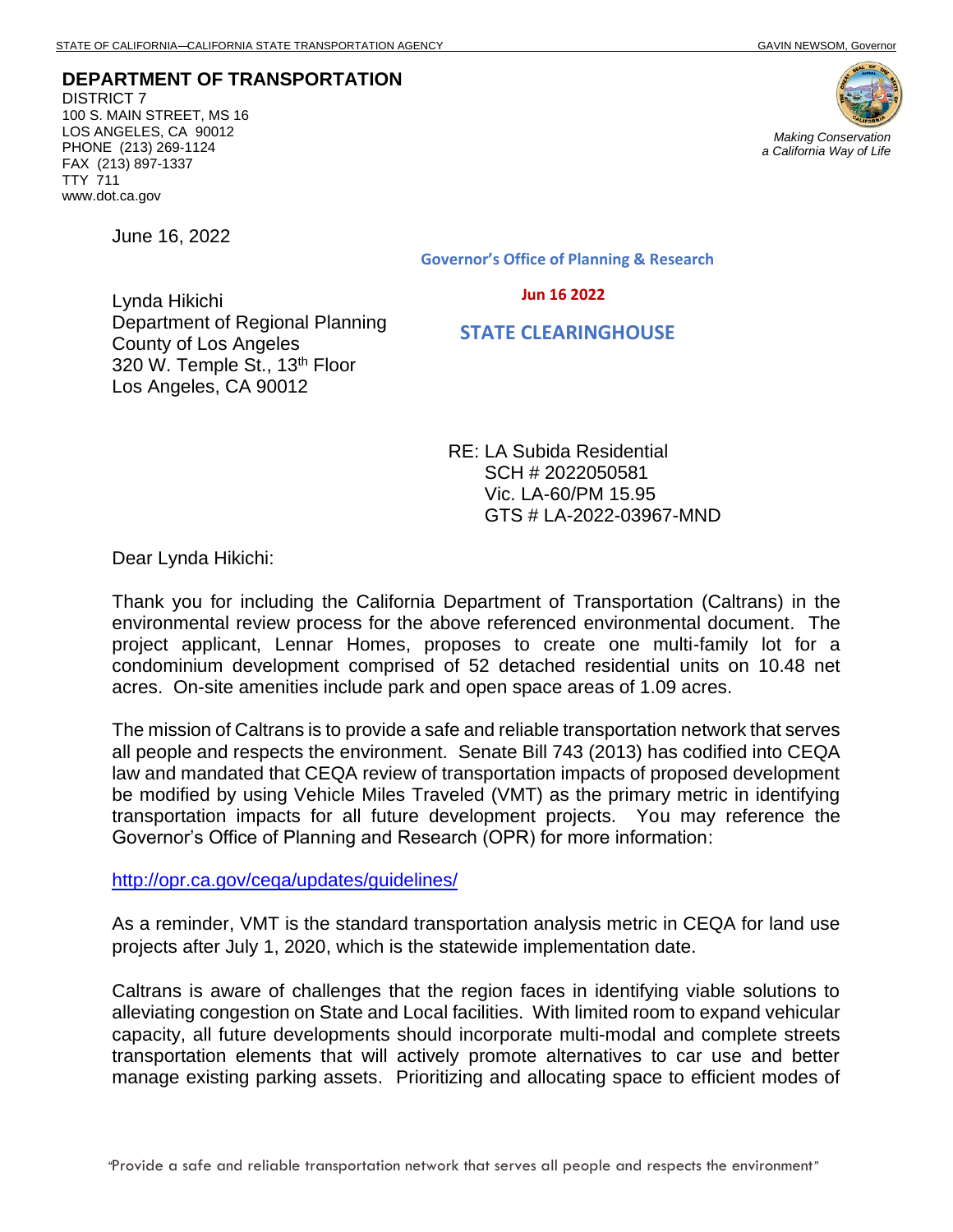Jocelyn Swain, Senior Planner June 16, 2022 Page 2 of 3

> travel such as bicycling and public transit can allow streets to transport more people in a fixed amount of right-of-way.

> Caltrans supports the implementation of complete streets and pedestrian safety measures such as road diets and other traffic calming measures. Please note the Federal Highway Administration (FHWA) recognizes the road diet treatment as a proven safety countermeasure, and the cost of a road diet can be significantly reduced if implemented in tandem with routine street resurfacing. Overall, the environmental report should ensure all modes are served well by planning and development activities. This includes reducing single occupancy vehicle trips, ensuring safety, reducing vehicle miles traveled, supporting accessibility, and reducing greenhouse gas emissions.

> Using the SCAG RTP/SCS traffic model, it was determined that the existing homes surrounding the project site generate 20.2 VMT per capita, which is 59 percent greater than the regional average. The County Guidelines establish a VMT impact criterion of 10.6 VMT per capita. Without Project Design Features (PDFs) or mitigation measures to reduce VMT generation, the project would be anticipated to generate VMT at the same rate as surrounding homes. Total VMT generated by the project's anticipated 183 residents is 3,697 VMT, which is 1,757 VMT above the VMT impact criteria.

> TDM strategies identified in the County Guidelines and the transportation strategies identified in the CAPCOA Manual were reviewed, and the following measures were identified as feasible and proposed by the project as PDFs:

- 1. Enhanced remote work and telework
- 2. On‐site parks
- 3. Pedestrian network improvement through the project site
- 4. On‐site bicycle parking
- 5. A car‐sharing program
- 6. A ride‐sharing program
- 7. A school pool program

These PDFs are anticipated to reduce on‐site VMT by 476 VMT and by 1,178 VMT from the surrounding neighborhood. Funding or construction of Class III bicycle facilities identified in the Bicycle Master Plan is proposed as a mitigation measure, which could reduce 212 VMT in the surrounding neighborhood. In total, the PDFs and mitigation measures are anticipated to reduce 1,866 VMT, which is greater than the project's exceedance of the VMT impact criteria. Therefore, the impact of the project according to *State CEQA Guidelines* section 15064.3, subdivision (b)(1), would be less than significant with mitigation incorporated.

Given the above finding of less than significant Project VMT impact, Caltrans concurs the identification of mitigation measures. However, a post-development VMT analysis for this